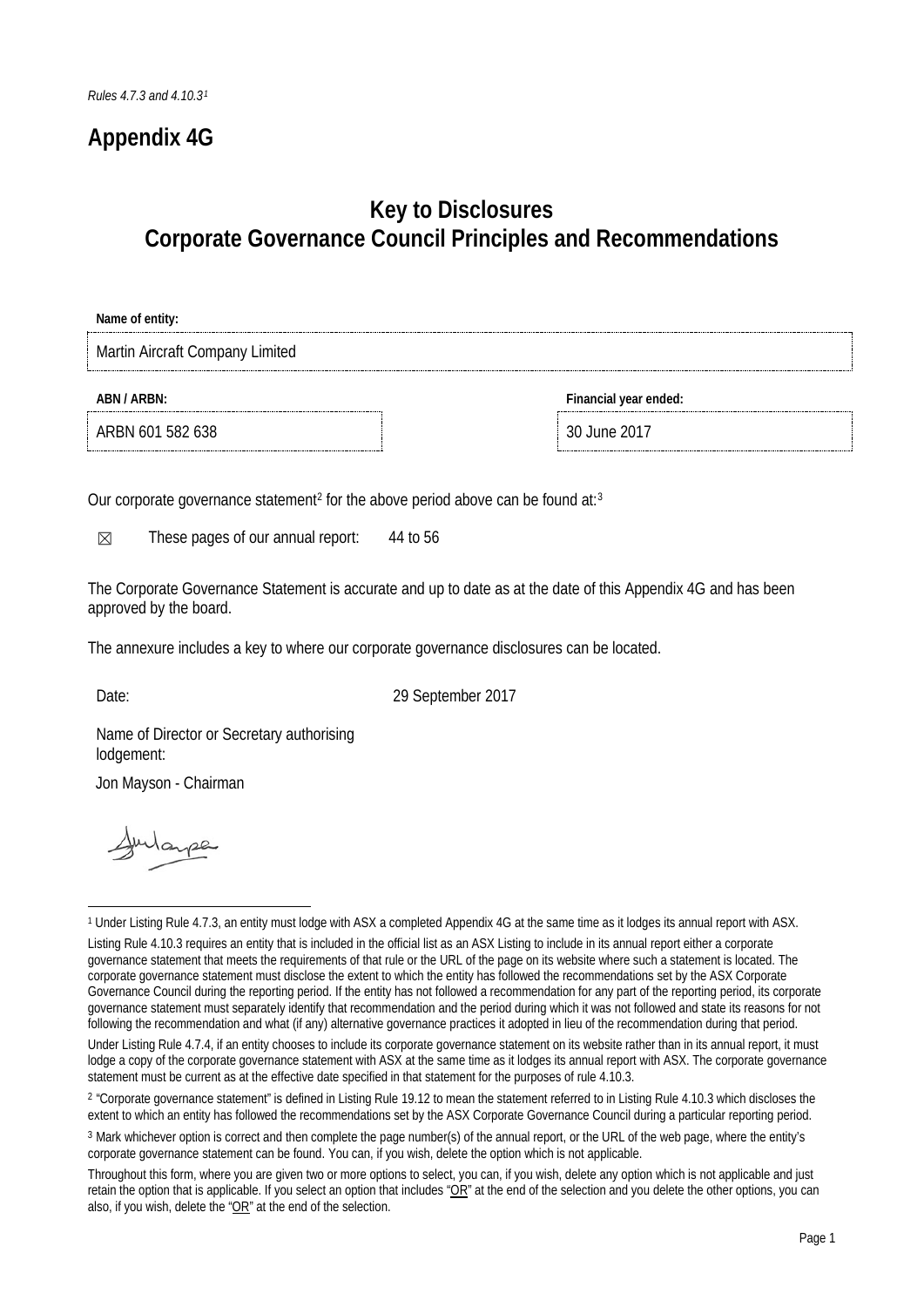## **ANNEXURE – KEY TO CORPORATE GOVERNANCE DISCLOSURES**

|     | Corporate Governance Council recommendation                                                                                                                                                                                                                                                                                                             | We have followed the recommendation in full for the whole of the<br>period above. We have disclosed                                                                                                                                                                                                                                                                                                          | We have NOT followed the recommendation in full for the whole<br>of the period above. We have disclosed |
|-----|---------------------------------------------------------------------------------------------------------------------------------------------------------------------------------------------------------------------------------------------------------------------------------------------------------------------------------------------------------|--------------------------------------------------------------------------------------------------------------------------------------------------------------------------------------------------------------------------------------------------------------------------------------------------------------------------------------------------------------------------------------------------------------|---------------------------------------------------------------------------------------------------------|
|     | <b>PRINCIPLE 1 - LAY SOLID FOUNDATIONS FOR MANAGEMENT AND OVERSIGHT</b>                                                                                                                                                                                                                                                                                 |                                                                                                                                                                                                                                                                                                                                                                                                              |                                                                                                         |
| 1.1 | A listed entity should disclose:<br>the respective roles and responsibilities of its board and<br>(a)<br>management; and<br>those matters expressly reserved to the board and those<br>(b)<br>delegated to management.                                                                                                                                  | the fact that we follow this recommendation:<br>$\boxtimes$<br>in our Corporate Governance Statement (refer to page 46 of the<br>Annual Report)<br>. and information about the respective roles and responsibilities of<br>our board and management (including those matters expressly<br>reserved to the board and those delegated to management):<br>$\boxtimes$<br>at pages 46 to 50 of the Annual Report |                                                                                                         |
| 1.2 | A listed entity should:<br>undertake appropriate checks before appointing a person, or<br>(a)<br>putting forward to security holders a candidate for election,<br>as a director: and<br>provide security holders with all material information in its<br>(b)<br>possession relevant to a decision on whether or not to elect<br>or re-elect a director. | the fact that we follow this recommendation:<br>⊠<br>in our Corporate Governance Statement (refer to page 50 of the<br>Annual Report)                                                                                                                                                                                                                                                                        |                                                                                                         |
| 1.3 | A listed entity should have a written agreement with each director<br>and senior executive setting out the terms of their appointment.                                                                                                                                                                                                                  | the fact that we follow this recommendation:<br>⊠<br>in our Corporate Governance Statement (refer to page 49 of the<br>Annual Report)                                                                                                                                                                                                                                                                        |                                                                                                         |
| 1.4 | The company secretary of a listed entity should be accountable<br>directly to the board, through the chair, on all matters to do with the<br>proper functioning of the board.                                                                                                                                                                           | the fact that we follow this recommendation:<br>⊠<br>in our Corporate Governance Statement (refer to page 47 of the<br>Annual Report)                                                                                                                                                                                                                                                                        |                                                                                                         |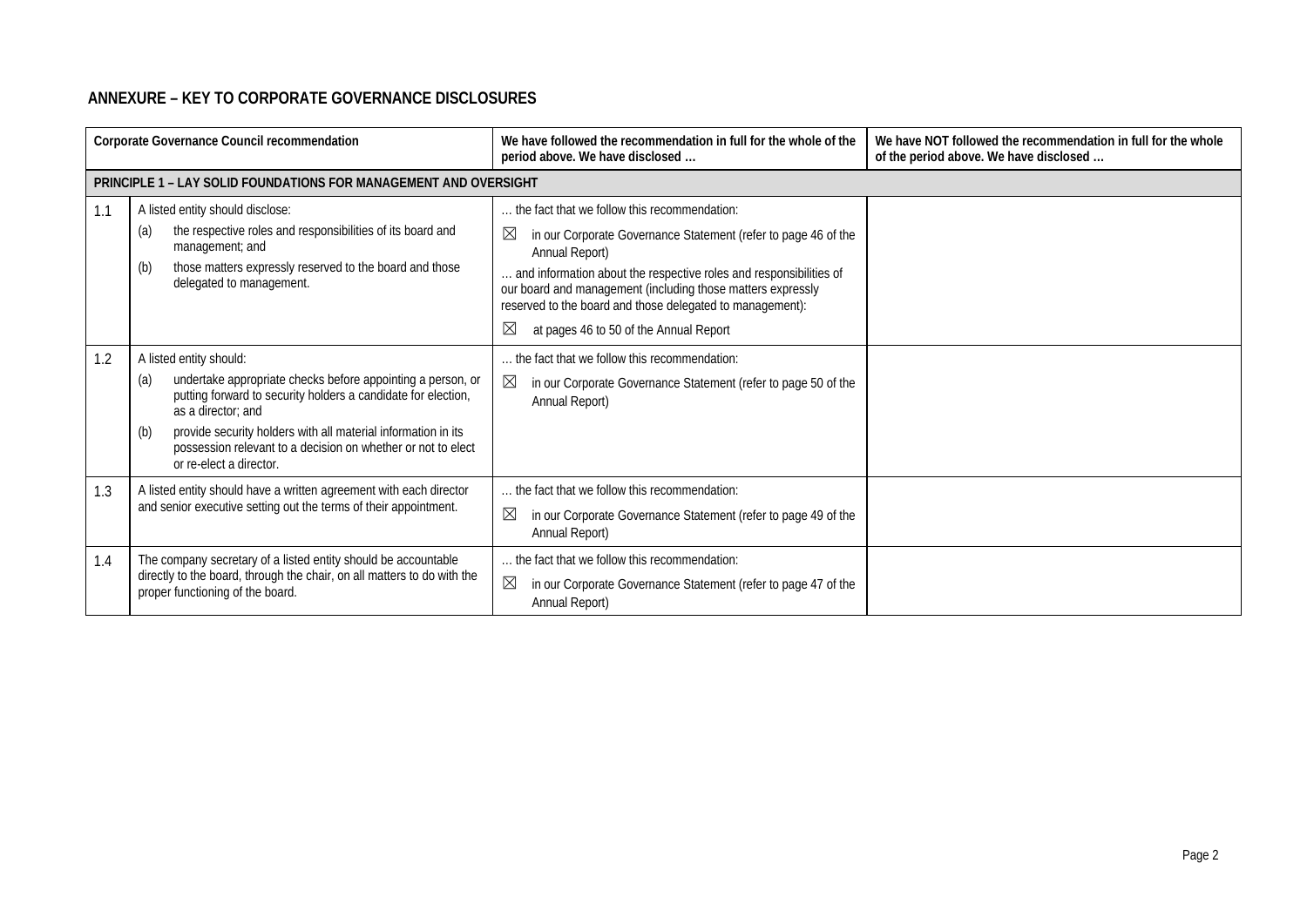|            |                                                                                           | Corporate Governance Council recommendation                                                                                                                                                                                                                                                                                                                                                                                                                                                                                                                                                                                                                                                                                                                                                                                                                                                                                                                                                          | We have followed the recommendation in full for the whole of the<br>period above. We have disclosed                                                                                                                                                                                                                                                                                                                                                      | We have NOT followed the recommendation in full for the whole<br>of the period above. We have disclosed                       |
|------------|-------------------------------------------------------------------------------------------|------------------------------------------------------------------------------------------------------------------------------------------------------------------------------------------------------------------------------------------------------------------------------------------------------------------------------------------------------------------------------------------------------------------------------------------------------------------------------------------------------------------------------------------------------------------------------------------------------------------------------------------------------------------------------------------------------------------------------------------------------------------------------------------------------------------------------------------------------------------------------------------------------------------------------------------------------------------------------------------------------|----------------------------------------------------------------------------------------------------------------------------------------------------------------------------------------------------------------------------------------------------------------------------------------------------------------------------------------------------------------------------------------------------------------------------------------------------------|-------------------------------------------------------------------------------------------------------------------------------|
| 1.5        | A listed entity should:<br>(a)<br>in achieving them;<br>(b)<br>(c)<br>that Act.           | have a diversity policy which includes requirements for the<br>board or a relevant committee of the board to set<br>measurable objectives for achieving gender diversity and to<br>assess annually both the objectives and the entity's progress<br>disclose that policy or a summary of it; and<br>disclose as at the end of each reporting period the<br>measurable objectives for achieving gender diversity set by<br>the board or a relevant committee of the board in accordance<br>with the entity's diversity policy and its progress towards<br>achieving them and either:<br>(1) the respective proportions of men and women on the<br>board, in senior executive positions and across the<br>whole organisation (including how the entity has defined<br>"senior executive" for these purposes); or<br>(2) if the entity is a "relevant employer" under the Workplace<br>Gender Equality Act, the entity's most recent "Gender<br>Equality Indicators", as defined in and published under |                                                                                                                                                                                                                                                                                                                                                                                                                                                          | $\boxtimes$<br>an explanation why that is so in our Corporate Governance<br>Statement (refer to page 47 of the Annual Report) |
| 1.6<br>1.7 | A listed entity should:<br>(a)<br>directors: and<br>(b)<br>A listed entity should:<br>(a) | have and disclose a process for periodically evaluating the<br>performance of the board, its committees and individual<br>disclose, in relation to each reporting period, whether a<br>performance evaluation was undertaken in the reporting<br>period in accordance with that process.<br>have and disclose a process for periodically evaluating the                                                                                                                                                                                                                                                                                                                                                                                                                                                                                                                                                                                                                                              | the evaluation process referred to in paragraph (a):<br>$\boxtimes$<br>in our Corporate Governance Statement (refer to page 47 of the<br>Annual Report)<br>and the information referred to in paragraph (b):<br>$\boxtimes$<br>in our Corporate Governance Statement (refer to page 47 of the<br>Annual Report)<br>the evaluation process referred to in paragraph (a):<br>$\boxtimes$<br>in our Corporate Governance Statement (refer to page 47 of the |                                                                                                                               |
|            | (b)                                                                                       | performance of its senior executives; and<br>disclose, in relation to each reporting period, whether a<br>performance evaluation was undertaken in the reporting<br>period in accordance with that process.                                                                                                                                                                                                                                                                                                                                                                                                                                                                                                                                                                                                                                                                                                                                                                                          | Annual Report)<br>and the information referred to in paragraph (b):<br>$\boxtimes$<br>in our Corporate Governance Statement (refer to page 47 of the<br>Annual Report)                                                                                                                                                                                                                                                                                   |                                                                                                                               |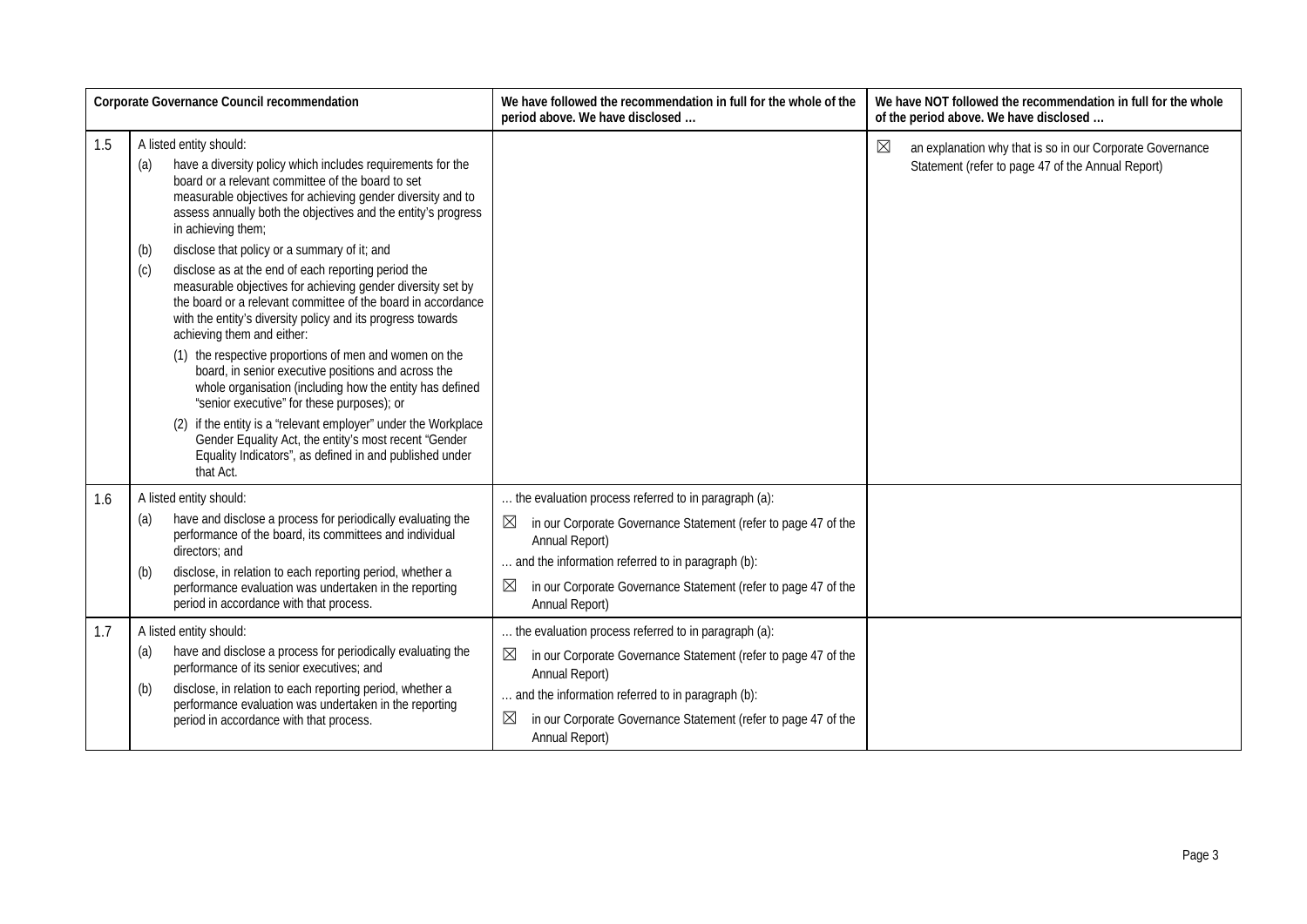|     | <b>Corporate Governance Council recommendation</b>                                                                                                                                                                                                                                                                                                                                                                                                                                                                                                                                                                                                                                                                                                                                                                                                                  | We have followed the recommendation in full for the whole of the<br>period above. We have disclosed                                                                                                                                                                                                                                                                                                                                                                                   | We have NOT followed the recommendation in full for the whole<br>of the period above. We have disclosed |
|-----|---------------------------------------------------------------------------------------------------------------------------------------------------------------------------------------------------------------------------------------------------------------------------------------------------------------------------------------------------------------------------------------------------------------------------------------------------------------------------------------------------------------------------------------------------------------------------------------------------------------------------------------------------------------------------------------------------------------------------------------------------------------------------------------------------------------------------------------------------------------------|---------------------------------------------------------------------------------------------------------------------------------------------------------------------------------------------------------------------------------------------------------------------------------------------------------------------------------------------------------------------------------------------------------------------------------------------------------------------------------------|---------------------------------------------------------------------------------------------------------|
|     | PRINCIPLE 2 - STRUCTURE THE BOARD TO ADD VALUE                                                                                                                                                                                                                                                                                                                                                                                                                                                                                                                                                                                                                                                                                                                                                                                                                      |                                                                                                                                                                                                                                                                                                                                                                                                                                                                                       |                                                                                                         |
| 2.1 | The board of a listed entity should:<br>have a nomination committee which:<br>(a)<br>(1) has at least three members, a majority of whom are<br>independent directors; and<br>(2) is chaired by an independent director,<br>and disclose:<br>(3) the charter of the committee;<br>(4) the members of the committee; and<br>(5) as at the end of each reporting period, the number of<br>times the committee met throughout the period and<br>the individual attendances of the members at those<br>meetings; or<br>if it does not have a nomination committee, disclose that<br>(b)<br>fact and the processes it employs to address board<br>succession issues and to ensure that the board has the<br>appropriate balance of skills, knowledge, experience,<br>independence and diversity to enable it to discharge its<br>duties and responsibilities effectively. | the fact that we have an nomination committee that complies with<br>paragraphs (1) and (2):<br>⊠<br>in our Corporate Governance Statement (refer to page 49 of the<br>Annual Report)<br>and a copy of the charter of the committee:<br>$\boxtimes$<br>at www.martinjetpack.com/investors/governance-policies-and-<br>practices<br>and the information referred to in paragraphs (4) and (5):<br>⊠<br>in our Corporate Governance Statement (refer to page 49 of the<br>Annual Report) |                                                                                                         |
| 2.2 | A listed entity should have and disclose a board skills matrix<br>setting out the mix of skills and diversity that the board currently<br>has or is looking to achieve in its membership.                                                                                                                                                                                                                                                                                                                                                                                                                                                                                                                                                                                                                                                                           | our board skills matrix:<br>⊠<br>in our Corporate Governance Statement (refer to page 49 of the<br>Annual Report)                                                                                                                                                                                                                                                                                                                                                                     |                                                                                                         |
| 2.3 | A listed entity should disclose:<br>the names of the directors considered by the board to be<br>(a)<br>independent directors;<br>if a director has an interest, position, association or<br>(b)<br>relationship of the type described in Box 2.3 but the board<br>is of the opinion that it does not compromise the<br>independence of the director, the nature of the interest,<br>position, association or relationship in question and an<br>explanation of why the board is of that opinion; and<br>the length of service of each director.<br>(c)                                                                                                                                                                                                                                                                                                              | the names of the directors considered by the board to be<br>independent directors:<br>⊠<br>in our Corporate Governance Statement (refer to page 48 of the<br>Annual Report)<br>and the length of service of each director:<br>⊠<br>in our Corporate Governance Statement (refer to page 48 of the<br>Annual Report)                                                                                                                                                                   |                                                                                                         |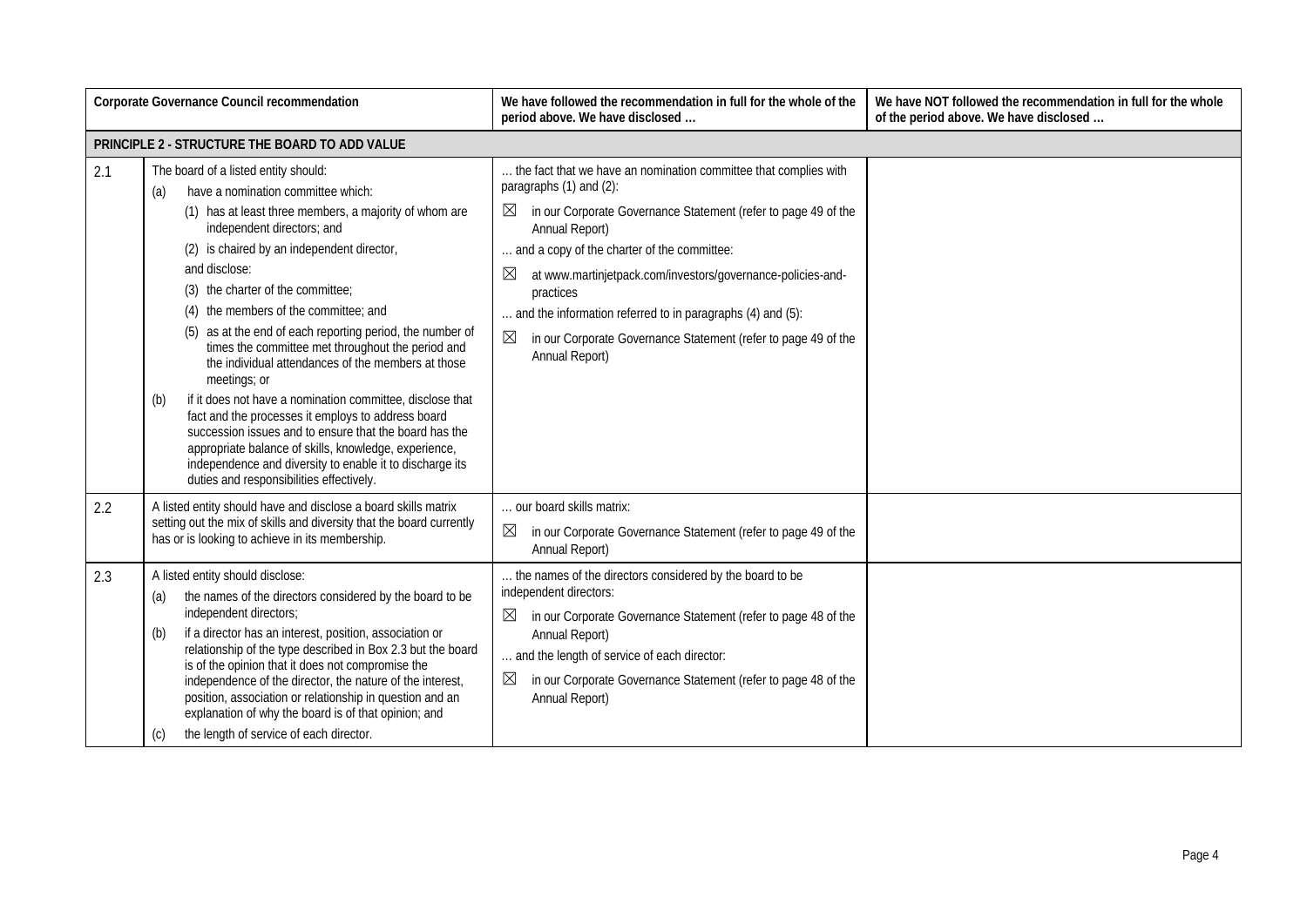|     | Corporate Governance Council recommendation                                                                                                                                                                                                                     | We have followed the recommendation in full for the whole of the<br>period above. We have disclosed                                | We have NOT followed the recommendation in full for the whole<br>of the period above. We have disclosed             |
|-----|-----------------------------------------------------------------------------------------------------------------------------------------------------------------------------------------------------------------------------------------------------------------|------------------------------------------------------------------------------------------------------------------------------------|---------------------------------------------------------------------------------------------------------------------|
| 2.4 | A majority of the board of a listed entity should be independent<br>directors.                                                                                                                                                                                  | the fact that we follow this recommendation:<br>$\boxtimes$<br>in our Corporate Governance Statement (refer to page 48 of the      |                                                                                                                     |
| 2.5 | The chair of the board of a listed entity should be an independent                                                                                                                                                                                              | Annual Report)<br>the fact that we follow this recommendation:                                                                     |                                                                                                                     |
|     | director and, in particular, should not be the same person as the<br>CEO of the entity.                                                                                                                                                                         | ⊠<br>in our Corporate Governance Statement (refer to page 48 of the<br>Annual Report)                                              |                                                                                                                     |
| 2.6 | A listed entity should have a program for inducting new directors<br>and provide appropriate professional development opportunities<br>for directors to develop and maintain the skills and knowledge<br>needed to perform their role as directors effectively. |                                                                                                                                    | ⊠<br>an explanation why that is so in our Corporate Governance<br>Statement (refer to page 50 of the Annual Report) |
|     | <b>PRINCIPLE 3 - ACT ETHICALLY AND RESPONSIBLY</b>                                                                                                                                                                                                              |                                                                                                                                    |                                                                                                                     |
| 3.1 | A listed entity should:<br>have a code of conduct for its directors, senior executives<br>(a)<br>and employees; and<br>disclose that code or a summary of it.<br>(b)                                                                                            | our code of conduct or a summary of it:<br>$\boxtimes$<br>at www.martinjetpack.com/investors/governance-policies-and-<br>practices |                                                                                                                     |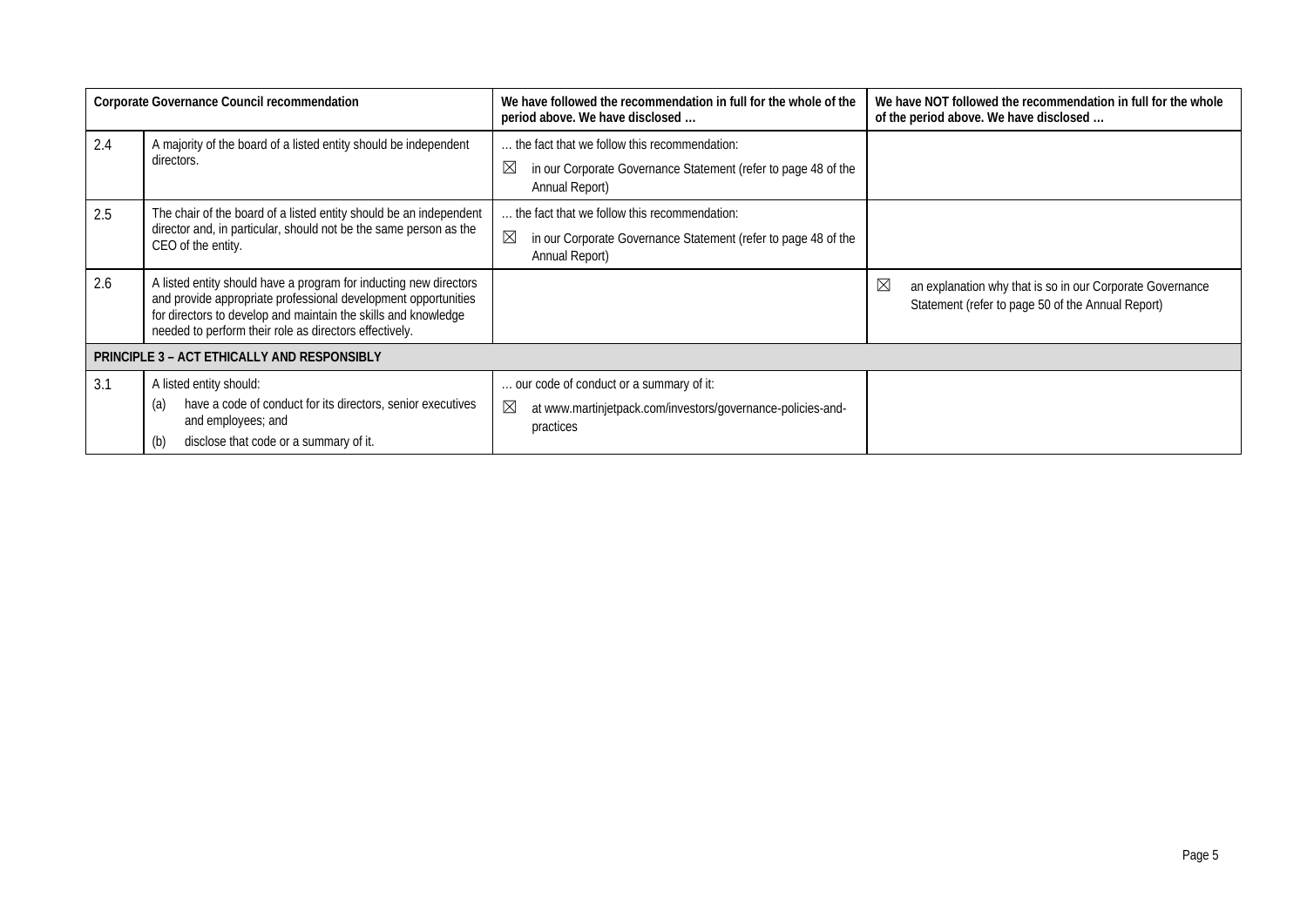|     | Corporate Governance Council recommendation                                                                                                                                                                                                                                                                                                                                                                                                                                                                                                                                                                                                                                                                                                                                                                                                                                                                                                                                          | We have followed the recommendation in full for the whole of the<br>period above. We have disclosed                                                                                                                                                                                                                                                                                                                                                                                                                                                                 | We have NOT followed the recommendation in full for the whole<br>of the period above. We have disclosed |
|-----|--------------------------------------------------------------------------------------------------------------------------------------------------------------------------------------------------------------------------------------------------------------------------------------------------------------------------------------------------------------------------------------------------------------------------------------------------------------------------------------------------------------------------------------------------------------------------------------------------------------------------------------------------------------------------------------------------------------------------------------------------------------------------------------------------------------------------------------------------------------------------------------------------------------------------------------------------------------------------------------|---------------------------------------------------------------------------------------------------------------------------------------------------------------------------------------------------------------------------------------------------------------------------------------------------------------------------------------------------------------------------------------------------------------------------------------------------------------------------------------------------------------------------------------------------------------------|---------------------------------------------------------------------------------------------------------|
|     | PRINCIPLE 4 - SAFEGUARD INTEGRITY IN CORPORATE REPORTING                                                                                                                                                                                                                                                                                                                                                                                                                                                                                                                                                                                                                                                                                                                                                                                                                                                                                                                             |                                                                                                                                                                                                                                                                                                                                                                                                                                                                                                                                                                     |                                                                                                         |
| 4.1 | The board of a listed entity should:<br>have an audit committee which:<br>(a)<br>(1) has at least three members, all of whom are non-<br>executive directors and a majority of whom are<br>independent directors; and<br>(2) is chaired by an independent director, who is not the<br>chair of the board,<br>and disclose:<br>(3) the charter of the committee;<br>(4) the relevant qualifications and experience of the<br>members of the committee: and<br>(5) in relation to each reporting period, the number of<br>times the committee met throughout the period and<br>the individual attendances of the members at those<br>meetings; or<br>if it does not have an audit committee, disclose that fact<br>(b)<br>and the processes it employs that independently verify and<br>safeguard the integrity of its corporate reporting, including<br>the processes for the appointment and removal of the<br>external auditor and the rotation of the audit engagement<br>partner. | the fact that we have an audit committee that complies with<br>paragraphs (1) and (2):<br>in our Corporate Governance Statement (refer to page 52 of the<br>$\bowtie$<br>Annual Report)<br>and a copy of the charter of the committee:<br>$\boxtimes$<br>at www.martinjetpack.com/investors/governance-policies-and-<br>practices<br>and the information referred to in paragraphs (4) and (5):<br>in the Directors' Report (refer pages 6 and 7 of the Annual<br>Report) and our Corporate Governance Statement (refer to<br>pages 48 and 52 of the Annual Report) |                                                                                                         |
| 4.2 | The board of a listed entity should, before it approves the entity's<br>financial statements for a financial period, receive from its CEO<br>and CFO a declaration that, in their opinion, the financial records<br>of the entity have been properly maintained and that the financial<br>statements comply with the appropriate accounting standards<br>and give a true and fair view of the financial position and<br>performance of the entity and that the opinion has been formed<br>on the basis of a sound system of risk management and internal<br>control which is operating effectively.                                                                                                                                                                                                                                                                                                                                                                                  | the fact that we follow this recommendation:<br>in our Corporate Governance Statement (refer to page 52 of the<br>Annual Report)                                                                                                                                                                                                                                                                                                                                                                                                                                    |                                                                                                         |
| 4.3 | A listed entity that has an AGM should ensure that its external<br>auditor attends its AGM and is available to answer questions<br>from security holders relevant to the audit.                                                                                                                                                                                                                                                                                                                                                                                                                                                                                                                                                                                                                                                                                                                                                                                                      | the fact that we follow this recommendation:<br>⊠<br>in our Corporate Governance Statement (refer to page 54 of the<br>Annual Report)                                                                                                                                                                                                                                                                                                                                                                                                                               |                                                                                                         |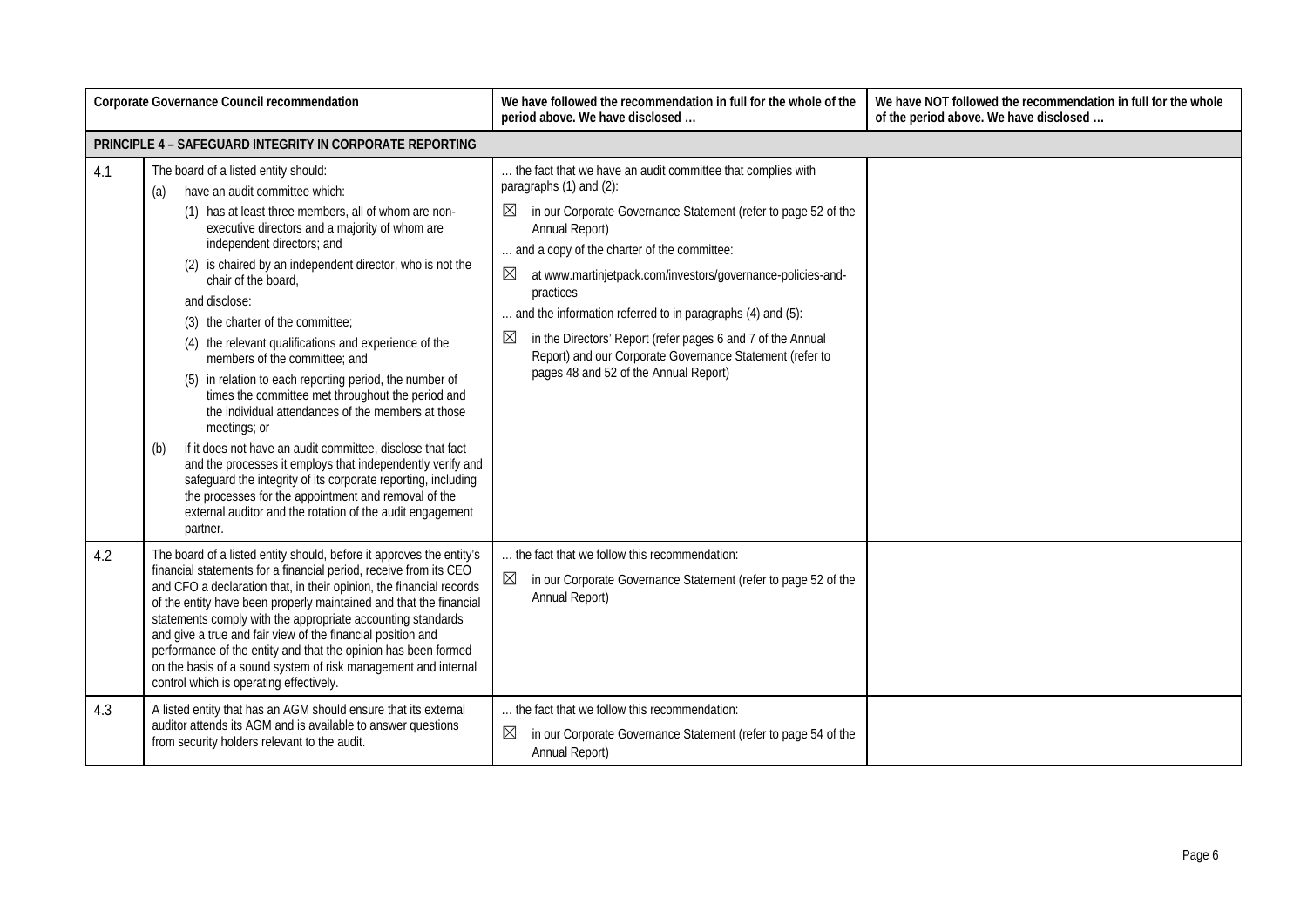| Corporate Governance Council recommendation |                                                                                                                                                                                                     | We have followed the recommendation in full for the whole of the<br>period above. We have disclosed                                                                                            | We have NOT followed the recommendation in full for the whole<br>of the period above. We have disclosed |
|---------------------------------------------|-----------------------------------------------------------------------------------------------------------------------------------------------------------------------------------------------------|------------------------------------------------------------------------------------------------------------------------------------------------------------------------------------------------|---------------------------------------------------------------------------------------------------------|
|                                             | PRINCIPLE 5 - MAKE TIMELY AND BALANCED DISCLOSURE                                                                                                                                                   |                                                                                                                                                                                                |                                                                                                         |
| 5.1                                         | A listed entity should:<br>have a written policy for complying with its continuous<br>(a)<br>disclosure obligations under the Listing Rules; and<br>disclose that policy or a summary of it.<br>(b) | our continuous disclosure compliance policy or a summary of it:<br>⊠<br>at www.martinjetpack.com/investors/governance-policies-and-<br>practices                                               |                                                                                                         |
|                                             | PRINCIPLE 6 - RESPECT THE RIGHTS OF SECURITY HOLDERS                                                                                                                                                |                                                                                                                                                                                                |                                                                                                         |
| 6.1                                         | A listed entity should provide information about itself and its<br>governance to investors via its website.                                                                                         | information about us and our governance on our website:<br>⊠<br>at www.martinjetpack.com/investors/governance-policies-and-<br>practices                                                       |                                                                                                         |
| 6.2                                         | A listed entity should design and implement an investor relations<br>program to facilitate effective two-way communication with<br>investors.                                                       | the fact that we follow this recommendation:<br>$\boxtimes$<br>in our Corporate Governance Statement (refer to page 54 of the<br>Annual Report)                                                |                                                                                                         |
| 6.3                                         | A listed entity should disclose the policies and processes it has in<br>place to facilitate and encourage participation at meetings of<br>security holders.                                         | our policies and processes for facilitating and encouraging<br>participation at meetings of security holders:<br>⊠<br>at www.martinjetpack.com/investors/governance-policies-and-<br>practices |                                                                                                         |
| 6.4                                         | A listed entity should give security holders the option to receive<br>communications from, and send communications to, the entity<br>and its security registry electronically.                      | the fact that we follow this recommendation:<br>$\boxtimes$<br>in our Corporate Governance Statement (refer to page 54 of the<br>Annual Report)                                                |                                                                                                         |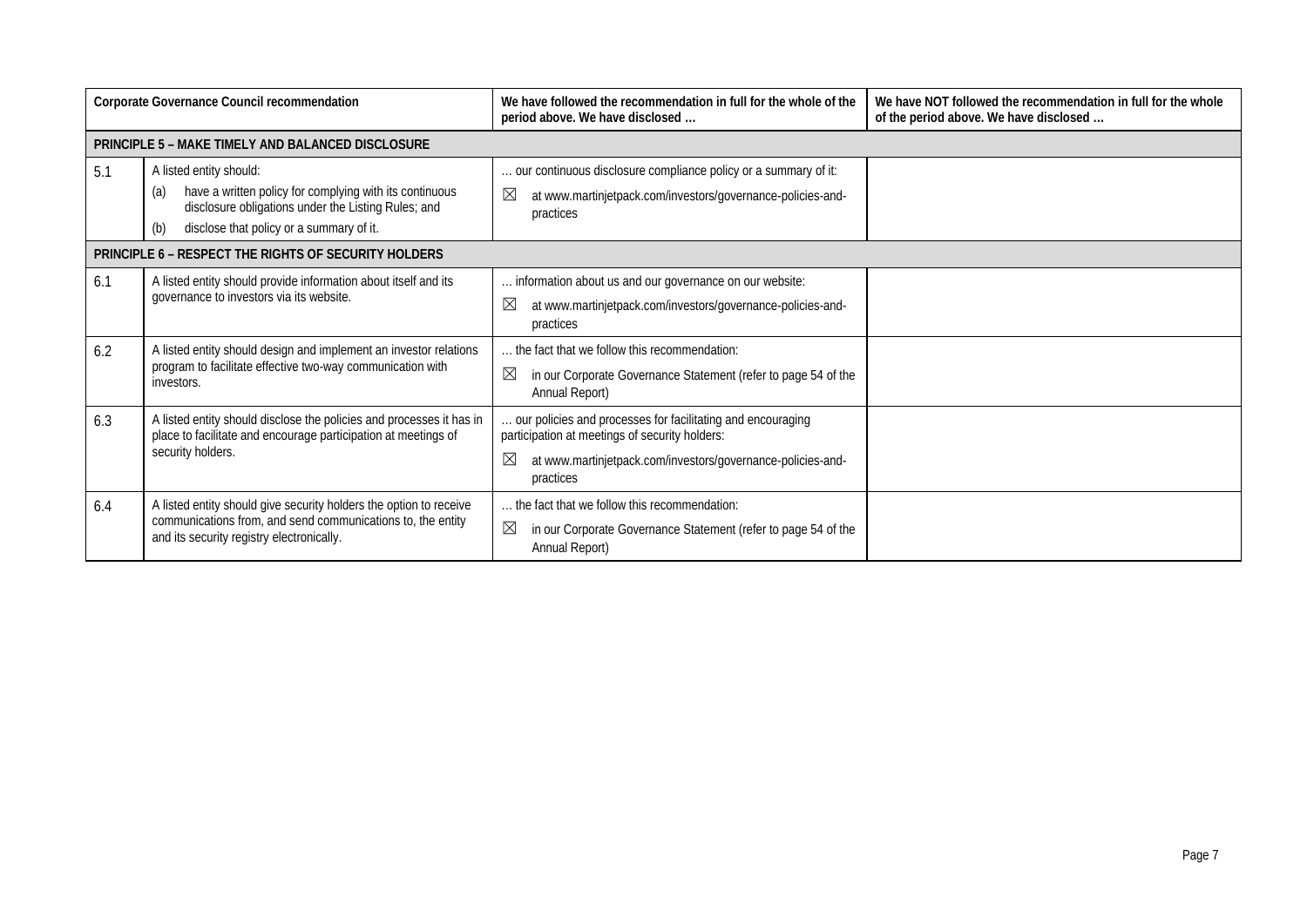|     | Corporate Governance Council recommendation                                                                                                                                                                                                                                                                                                                                                                                                                                                                                                                                                                                                                                                                                                        | We have followed the recommendation in full for the whole of the<br>period above. We have disclosed                                                                                                                                                                                                                                                                                                                                                                                         | We have NOT followed the recommendation in full for the whole<br>of the period above. We have disclosed |
|-----|----------------------------------------------------------------------------------------------------------------------------------------------------------------------------------------------------------------------------------------------------------------------------------------------------------------------------------------------------------------------------------------------------------------------------------------------------------------------------------------------------------------------------------------------------------------------------------------------------------------------------------------------------------------------------------------------------------------------------------------------------|---------------------------------------------------------------------------------------------------------------------------------------------------------------------------------------------------------------------------------------------------------------------------------------------------------------------------------------------------------------------------------------------------------------------------------------------------------------------------------------------|---------------------------------------------------------------------------------------------------------|
|     | <b>PRINCIPLE 7 - RECOGNISE AND MANAGE RISK</b>                                                                                                                                                                                                                                                                                                                                                                                                                                                                                                                                                                                                                                                                                                     |                                                                                                                                                                                                                                                                                                                                                                                                                                                                                             |                                                                                                         |
| 7.1 | The board of a listed entity should:<br>have a committee or committees to oversee risk, each of<br>(a)<br>which:<br>(1) has at least three members, a majority of whom are<br>independent directors; and<br>(2) is chaired by an independent director,<br>and disclose:<br>(3) the charter of the committee;<br>(4) the members of the committee; and<br>(5) as at the end of each reporting period, the number of<br>times the committee met throughout the period and<br>the individual attendances of the members at those<br>meetings; or<br>if it does not have a risk committee or committees that<br>(b)<br>satisfy (a) above, disclose that fact and the processes it<br>employs for overseeing the entity's risk management<br>framework. | the fact that we have a committee or committees to oversee risk<br>that comply with paragraphs (1) and (2):<br>$\boxtimes$<br>in our Corporate Governance (refer to page 52 of the Annual<br>Report)<br>and a copy of the charter of the committee:<br>at www.martinjetpack.com/investors/governance-policies-and-<br>$\boxtimes$<br>practices<br>and the information referred to in paragraphs (4) and (5):<br>⊠<br>in our Corporate Governance (refer to page 52 of the Annual<br>Report) |                                                                                                         |
| 7.2 | The board or a committee of the board should:<br>review the entity's risk management framework at least<br>(a)<br>annually to satisfy itself that it continues to be sound; and<br>disclose, in relation to each reporting period, whether such<br>(b)<br>a review has taken place.                                                                                                                                                                                                                                                                                                                                                                                                                                                                | the fact that board or a committee of the board reviews the entity's<br>risk management framework at least annually to satisfy itself that it<br>continues to be sound:<br>in our Corporate Governance (refer to page 55 of the Annual<br>$\boxtimes$<br>Report)<br>and that such a review has taken place in the reporting period<br>covered by this Appendix 4G:<br>$\boxtimes$<br>in our Corporate Governance Statement (refer to page 55 of the<br>Annual Report)                       |                                                                                                         |
| 7.3 | A listed entity should disclose:<br>if it has an internal audit function, how the function is<br>(a)<br>structured and what role it performs; or<br>if it does not have an internal audit function, that fact and<br>(b)<br>the processes it employs for evaluating and continually<br>improving the effectiveness of its risk management and<br>internal control processes.                                                                                                                                                                                                                                                                                                                                                                       | the fact that we do not have an internal audit function and the<br>processes we employ for evaluating and continually improving the<br>effectiveness of our risk management and internal control processes:<br>$\boxtimes$<br>in our Corporate Governance Statement refer to page 55 of the<br>Annual Report)                                                                                                                                                                               |                                                                                                         |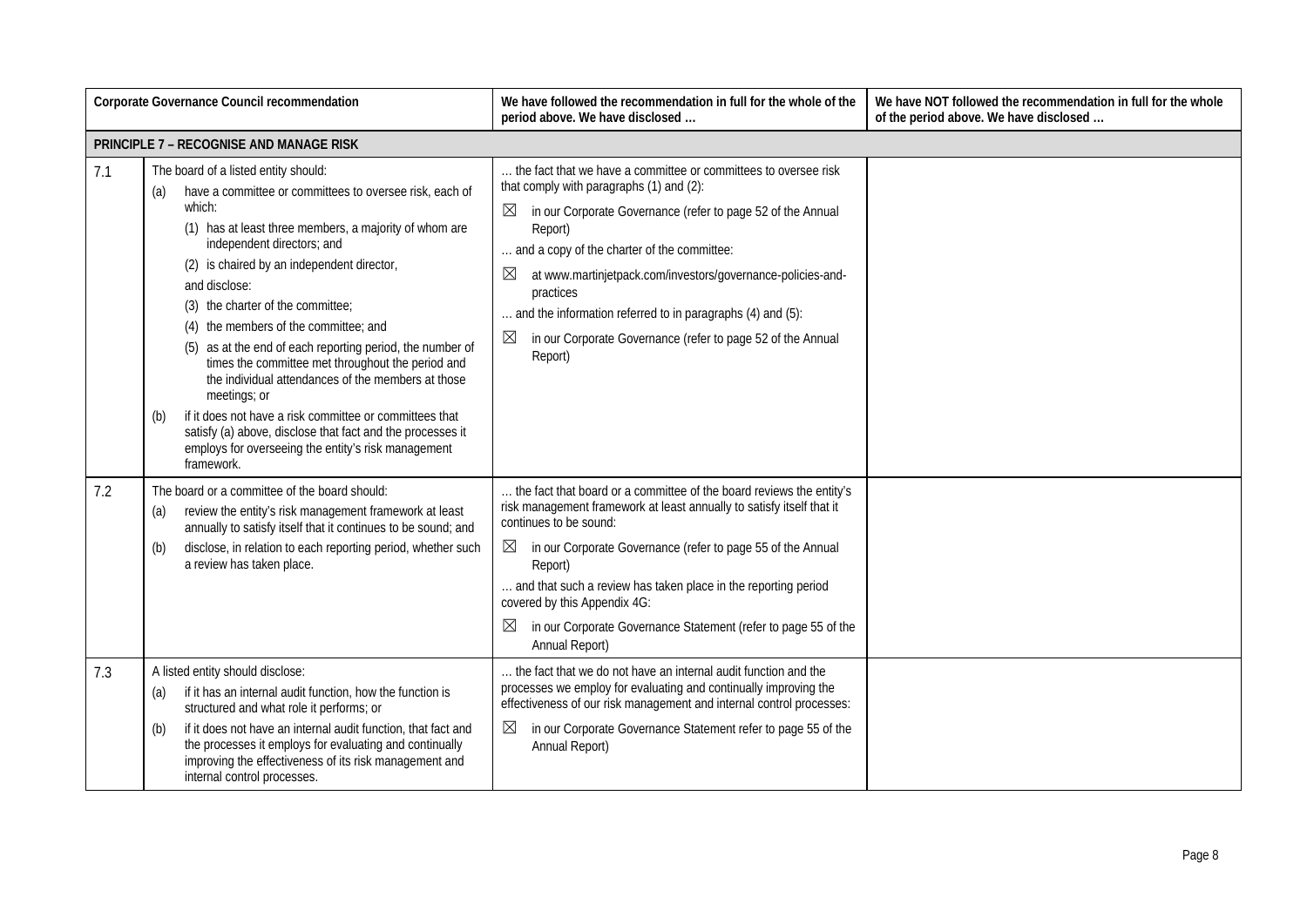|     | Corporate Governance Council recommendation                                                                                                                                                                | We have followed the recommendation in full for the whole of the<br>period above. We have disclosed                                                                                                                                                                   | We have NOT followed the recommendation in full for the whole<br>of the period above. We have disclosed |
|-----|------------------------------------------------------------------------------------------------------------------------------------------------------------------------------------------------------------|-----------------------------------------------------------------------------------------------------------------------------------------------------------------------------------------------------------------------------------------------------------------------|---------------------------------------------------------------------------------------------------------|
| 1.4 | A listed entity should disclose whether it has any material<br>exposure to economic, environmental and social sustainability<br>risks and, if it does, how it manages or intends to manage those<br>risks. | whether we have any material exposure to economic,<br>environmental and social sustainability risks and, if we do, how we<br>manage or intend to manage those risks:<br>in our Corporate Governance Statement (refer to page 55 of the<br>$\bowtie$<br>Annual Report) |                                                                                                         |